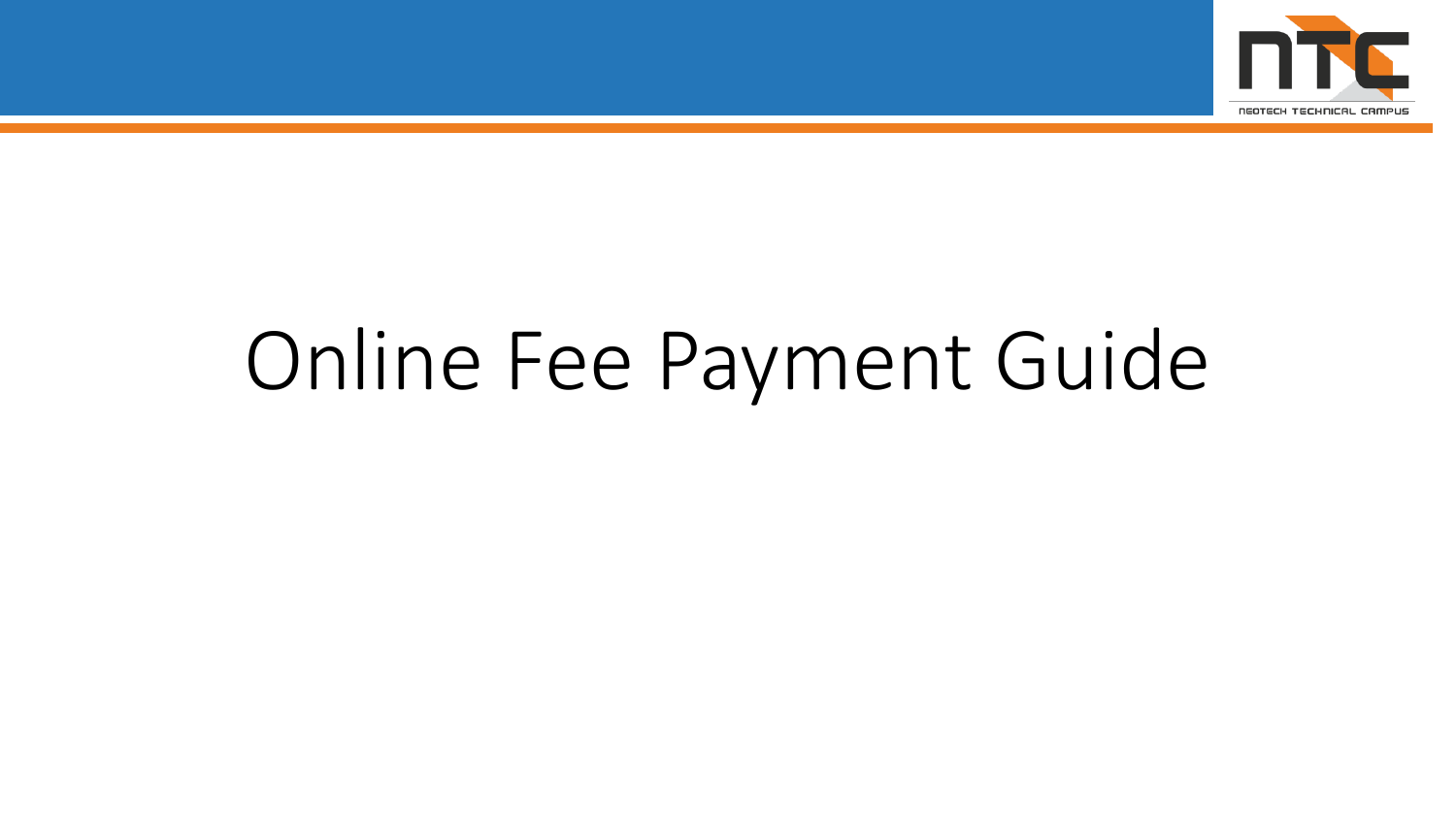#### Important Points

- Online Fees Payment enabled through student's ERP Portal [https://erp.neotech.ac.in](https://erp.neotech.ac.in/)
- **Currently available** for student of
	- Neotech Institute of Technology
	- Neotech Faculty of Diploma Engineering
	- Neotech School of Nursing
- Facility for student's of other institute is being created. Suitable communication will be sent once it is enabled
- Online Portal only available for full fees payment
- **Disable Pop-up blocker** for above URL before initiating transaction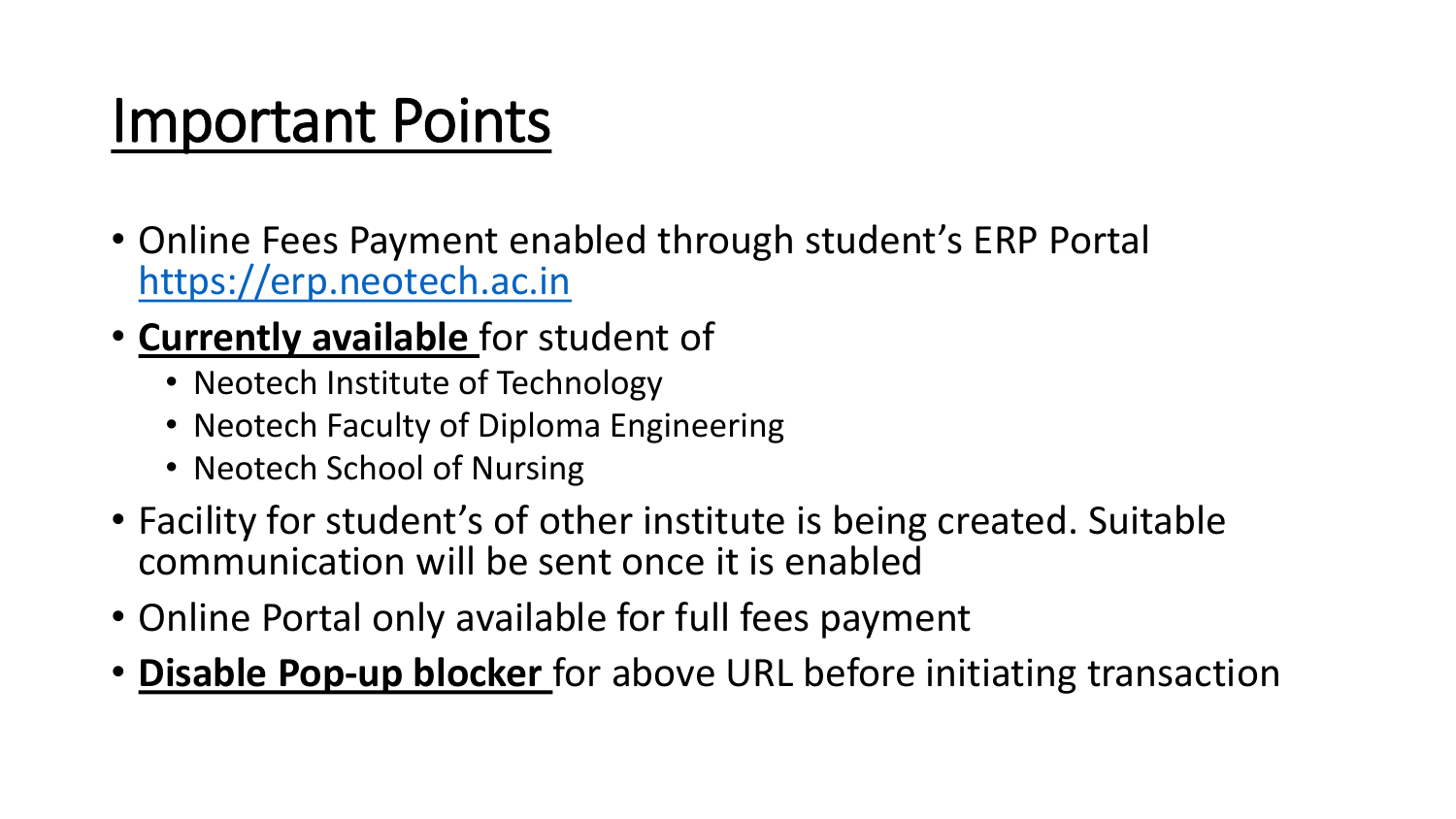- Go to [https://neotech.ac.in](https://neotech.ac.in/)
- Click on ERP Login



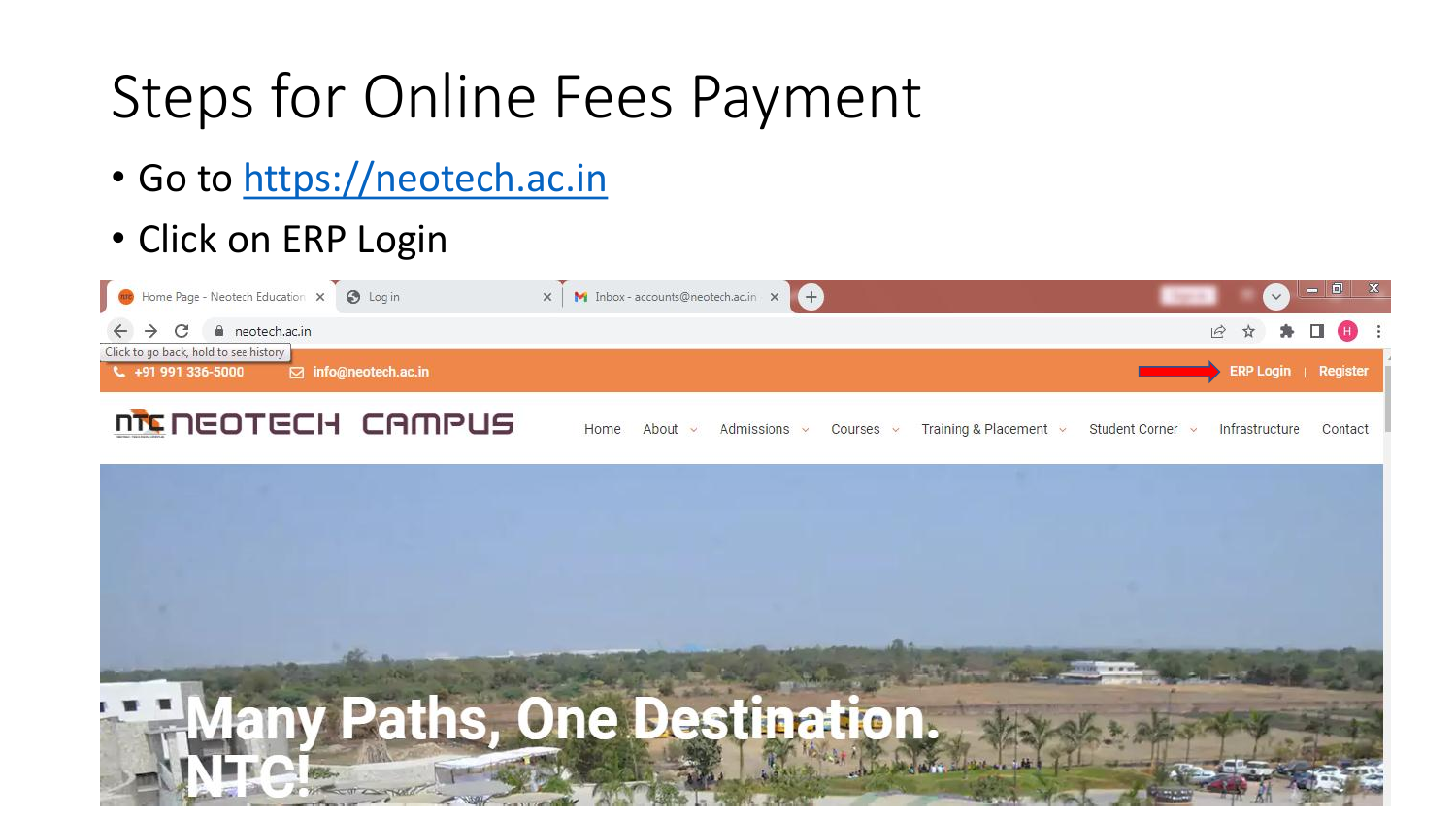# Steps

- Or go directly to [https://erp.neotech.ac.in](https://erp.neotech.ac.in/)
- Enter your login ID & Password
- Select your college
- Click on Submit
- If you don't have your login credentials please contact ERP coordinator or HOD for credentials of lost password

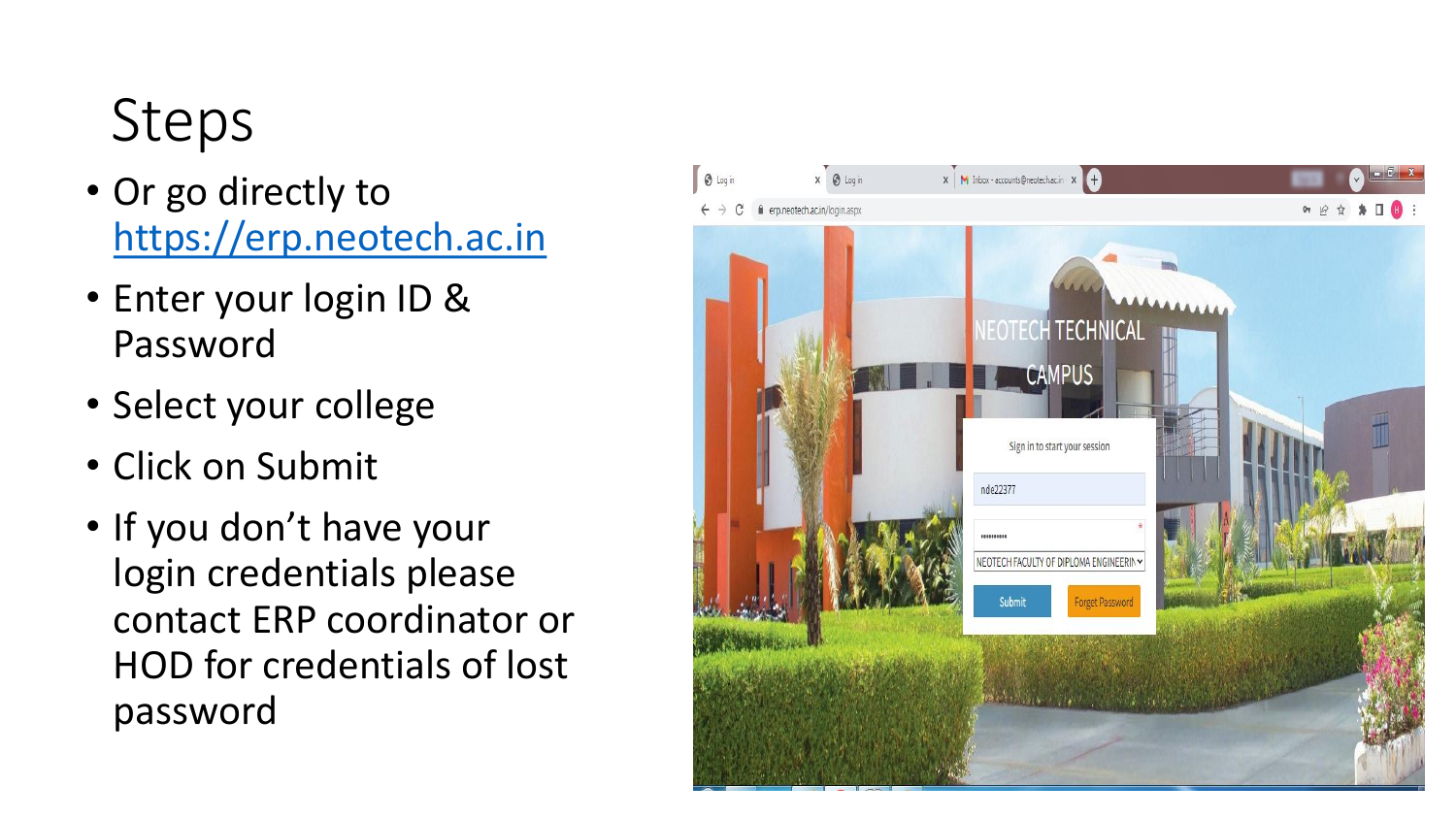- Click the dropdown on Students section
- Click on Fees Payment

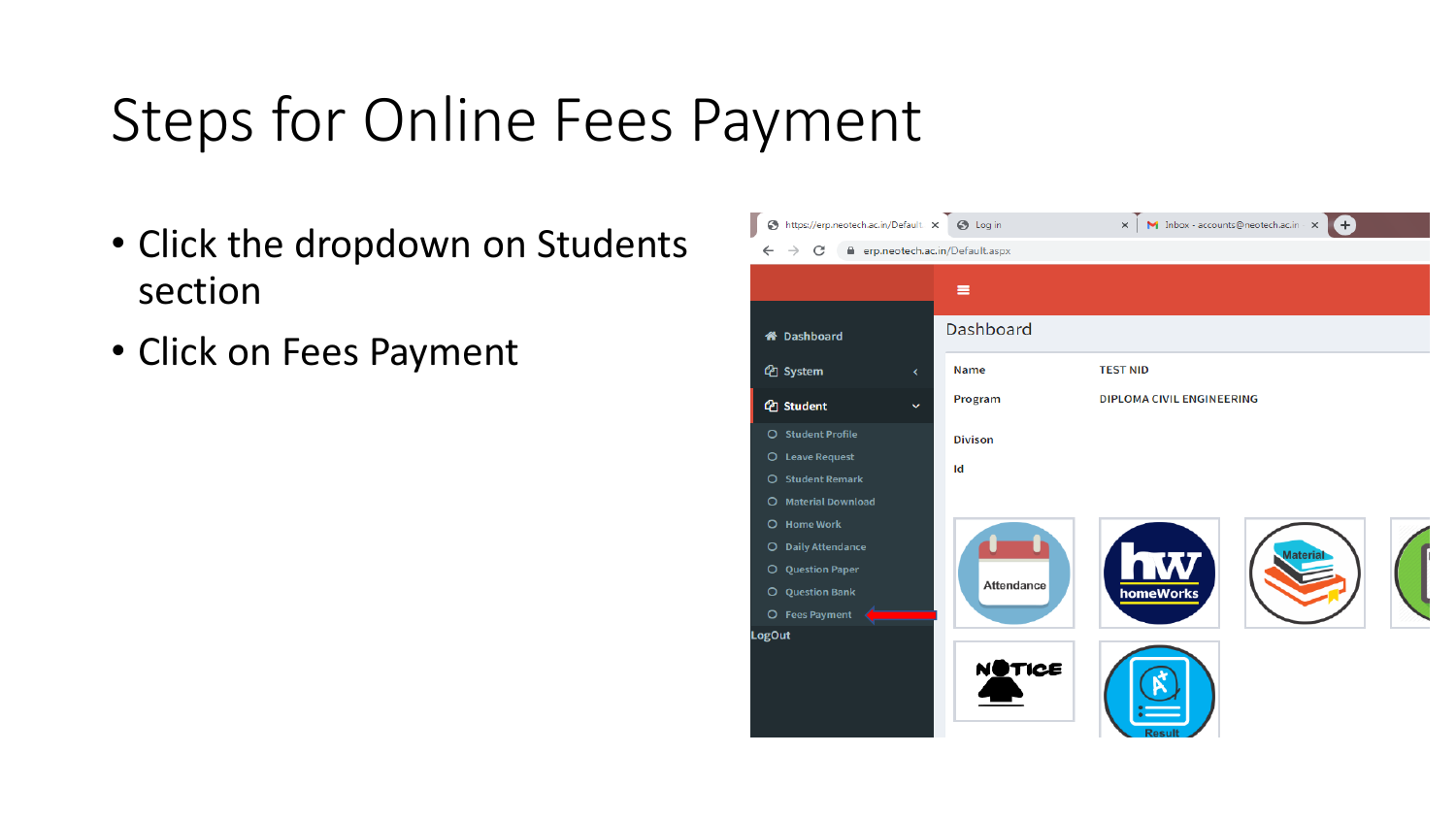- Tick off "Accept Terms & Conditions" Box
- Then click on Pay Fee button

| https://erp.neotech.ac.in/FeesCol X<br>$\odot$               | $\odot$ Log in                                                             | $x \mid M$ Inbox - accounts@neotech.ac.in $x \mid A$ |                                          | $\Box$ 0<br>$\mathbf{x}$<br>$\checkmark$ |
|--------------------------------------------------------------|----------------------------------------------------------------------------|------------------------------------------------------|------------------------------------------|------------------------------------------|
| C<br>$\rightarrow$<br>$\leftarrow$                           | rep.neotech.ac.in/FeesCollectionStudent.aspx?id=Student<br>Ξ               |                                                      |                                          | $\vec{B}$<br>Π<br>☆                      |
| <b>N</b> Dashboard                                           | <b>Fees Collecttion</b>                                                    |                                                      |                                          |                                          |
| <sup><br/> <sup>2</sup> System</sup><br><sup>4</sup> Student | x<br>Academic Year 2021-2022 v<br>$\checkmark$                             | Program<br>DIPLOMA CIVIL ENGINEERING                 | Year / Sem 2<br>$\lor$<br>$\checkmark$   |                                          |
| O Student Profile<br>O Leave Request                         | <b>Student</b><br><b>TEST NID</b>                                          | Collection<br>09/04/2022                             | Payment<br>ź<br>Semister Wise            |                                          |
| O Student Remark<br>O Material Download<br>O Home Work       | <b>Total Fees</b><br>$\star$<br>17500                                      | Paid<br>$\pmb{0}$                                    | Fees to be paid<br>$\star$<br>٠<br>17500 |                                          |
| O Daily Attendance<br>O Question Paper                       | <b>Type</b><br><b>TUTION FEES</b>                                          |                                                      | Fee<br>16000                             |                                          |
| O Question Bank<br>O Fees Payment                            | <b>INTERNAL EXAM FEES</b>                                                  |                                                      | 1000                                     |                                          |
| <b>LogOut</b>                                                | <b>SPORTS AND CULTURAL</b><br>1649487205325                                | <b>ZAccept Terms and Condition</b>                   | 500<br>Pay Fee<br>Cancel                 |                                          |
|                                                              | <b>Cancellation &amp; Refund Policy</b>                                    | <b>Privacy Policy</b>                                |                                          |                                          |
| $\overline{\mathbf{O}}$                                      | e e<br>C<br>$\Omega$<br>$\boldsymbol{\ell}$<br>$\overline{\text{o}}$<br>Р. |                                                      |                                          | 12:23 PM<br>門<br>09-Apr-22               |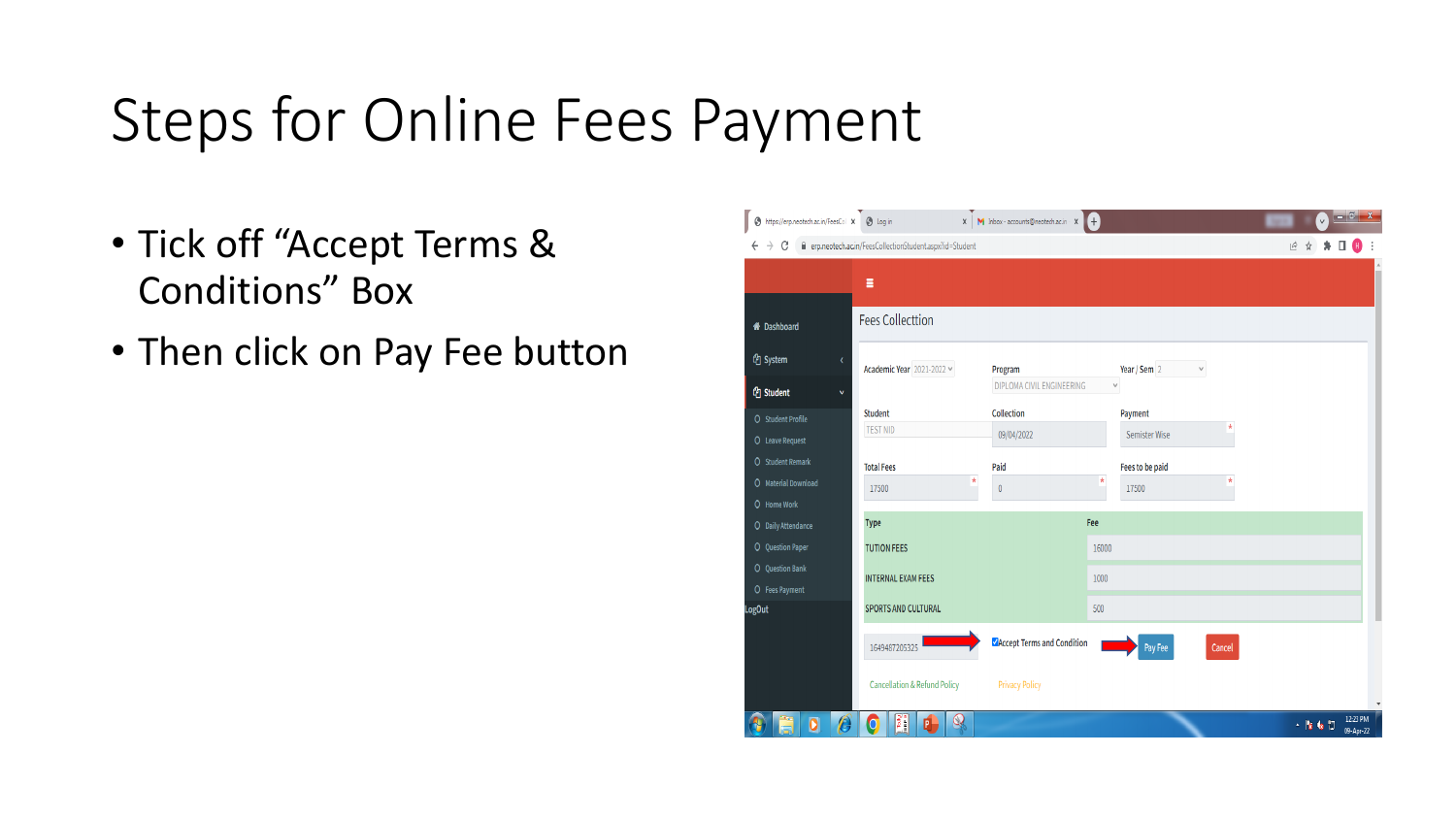- Complete the transaction on our payment gateway partner HDFC Bank's portal
- You will get options to pay with Credit Card/ Debit Card / Netbanking/ UPI and even deferred payment